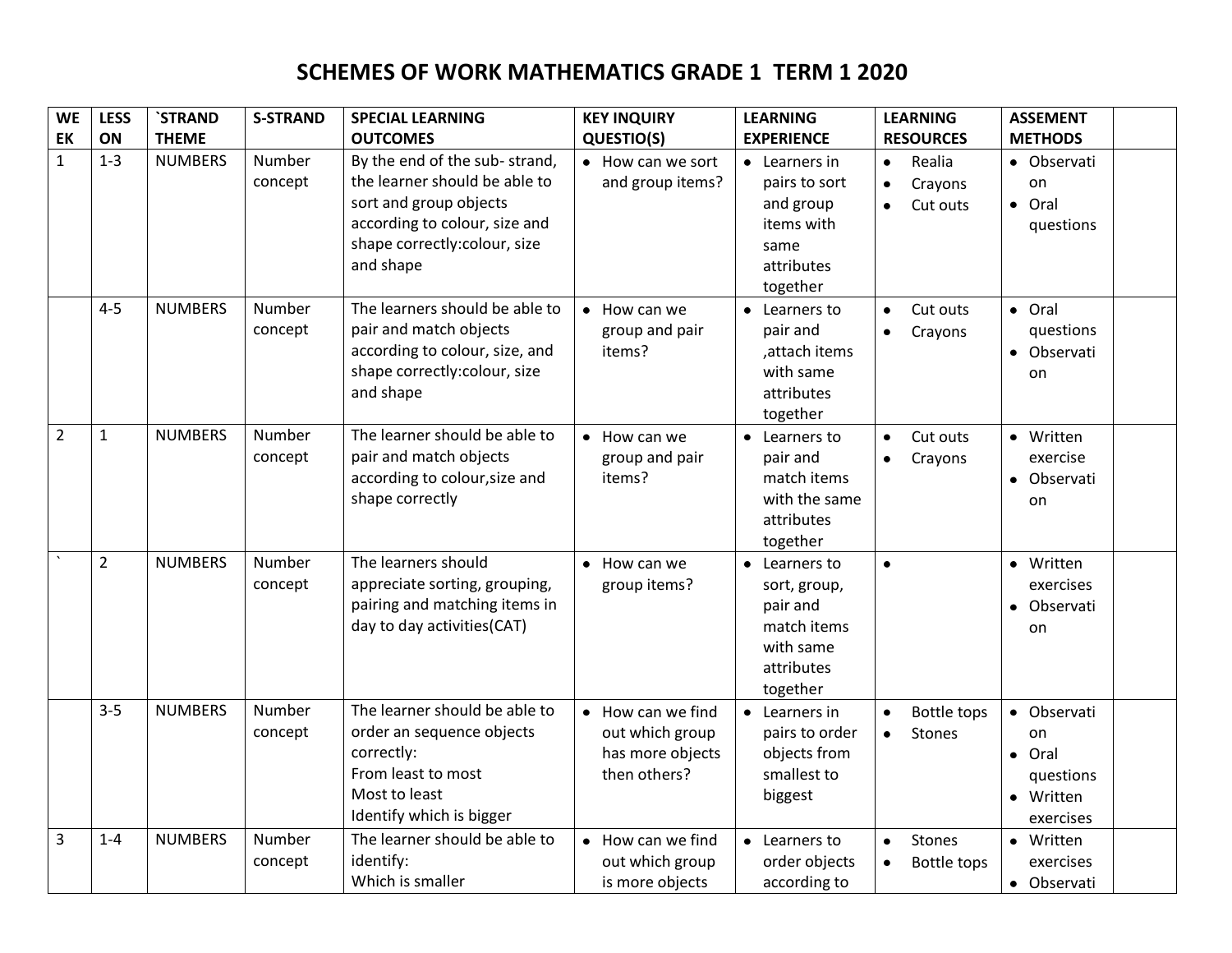|   |                |                |                   | Tell which are more                                                                                                                                                              | than others?                                                                 | size form                                                                                                                                                             | on                                                                                                 |
|---|----------------|----------------|-------------------|----------------------------------------------------------------------------------------------------------------------------------------------------------------------------------|------------------------------------------------------------------------------|-----------------------------------------------------------------------------------------------------------------------------------------------------------------------|----------------------------------------------------------------------------------------------------|
|   |                |                |                   | Tell which are less                                                                                                                                                              |                                                                              | smallest t<br>$\bullet$                                                                                                                                               | Oral                                                                                               |
|   |                |                |                   | Tell which are the same                                                                                                                                                          |                                                                              | biggest                                                                                                                                                               | questions                                                                                          |
|   | 5              | <b>NUMBERS</b> | Number<br>concept | The learner should appreciate<br>ordering and sequencing of<br>items in day to day<br>activities(CAT)                                                                            | • How do we order<br>and sequence<br>objects<br>considering their<br>number? | $\bullet$<br>Learners to<br>$\bullet$<br>practice<br>ordering and<br>sequencing<br>items in day to<br>add activities                                                  | • Written<br>exercises                                                                             |
| 4 | $\mathbf{1}$   | <b>NUMBERS</b> | Number<br>concept | The learner should be able to<br>make patterns using concrete<br>objects                                                                                                         | How do we make<br>patterns                                                   | Realia<br>• Learners to<br>$\bullet$<br>make patterns<br>Cut outs<br>$\bullet$<br>using real<br>objects                                                               | • Written<br>exercises<br>• Observati<br>on                                                        |
|   | $\overline{2}$ | <b>NUMBER</b>  | Number<br>concept | The learner should be able to<br>recite number names in order<br>1-50 correctly                                                                                                  | • How many ways<br>can we count<br>from 1-50                                 | Flash card<br>• Learners to<br>recite<br>Counters<br>$\bullet$<br>numbers<br>Chart<br>$\bullet$<br>$\bullet$<br>names up to<br>50<br>$\bullet$                        | Observati<br>on<br>Oral<br>questions<br>Written<br>exercise(fil<br>I in the<br>missing<br>numbers) |
|   | $3 - 4$        | <b>NUMBERS</b> | Number<br>concept | The learner should be able to<br>recognize and represent<br>numbers 1-30 using concrete<br>objects correctly(draw<br>number values)                                              | • How many ways<br>can we count 1-<br>30?                                    | <b>Straws</b><br>• Learners to<br>$\bullet$<br>$\bullet$<br>Flash cards<br>represent<br>$\bullet$<br>numbers 1-30<br>Stones<br>$\bullet$<br>using concrete<br>objects | Written<br>exercises                                                                               |
|   | 5              | <b>NUMBERS</b> | Number<br>concept | The learner should be able to<br>appreciate the value of<br>numbers min day to day<br>activities correctly                                                                       | How can we<br>$\bullet$<br>count 1-50?                                       | • Learners to<br>$\bullet$<br>$\bullet$<br>answer<br>questions on<br>number work                                                                                      | Written<br>exercises                                                                               |
| 5 | $1 - 5$        | <b>NUMBERS</b> | Whole<br>number   | The learner should be able to<br>count numbers forward and<br>backwards 1-100 correctly<br>Forward 1-50<br>Forward 20-100<br>Backward 1-30<br>Backward 30-60<br>Back ward 60-100 | • How many ways<br>can we count<br>numbers 1-100?                            | Flash cards<br>• Learners to<br>count in $1$ 's<br>Coloured<br>$\bullet$<br>and 2's up to<br>pencils<br>20<br><b>Straws</b><br>• Count forward<br>• Count<br>backward | Observati<br>on<br>• Oral<br>questions<br>• Written<br>exercises                                   |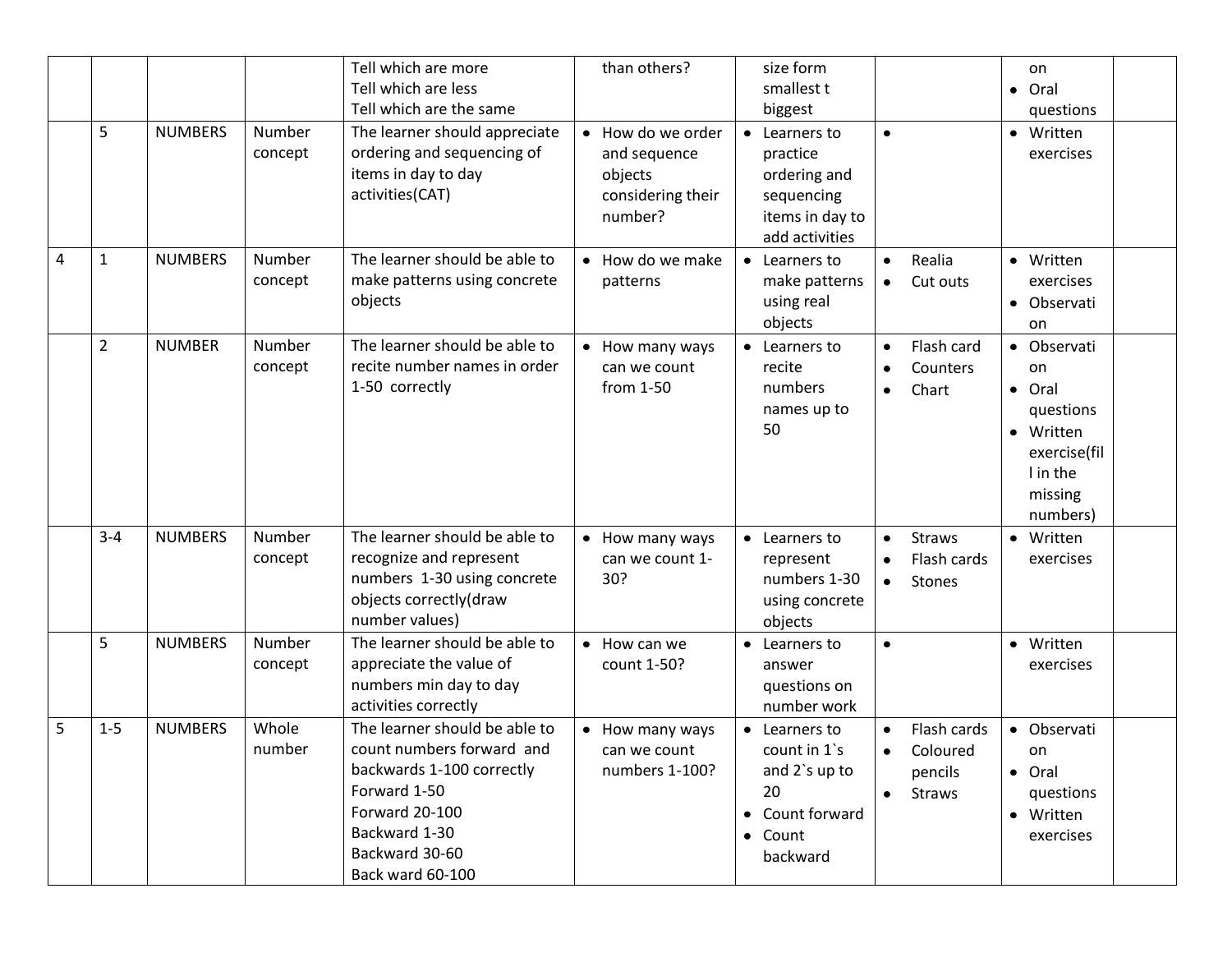| 6 | $1 - 3$ | <b>NUMBERS</b> | Whole<br>numbers | The learner should be able to<br>count in $2's, 5's,$ and $10's$<br>correctly<br>$-2$ 's<br>$-5$ `s $-10$ `s                       | • How many ways<br>can we count<br>from 1-100 | • Learners to<br>take turns to<br>count in 2's,<br>$5$ 's $,10$ 's up to<br>100                                               | $\bullet$              | <b>Straws</b><br>Coloured<br>pencils                 | • Observati<br>on<br>• Oral<br>questions<br>• Written<br>exercises |  |
|---|---------|----------------|------------------|------------------------------------------------------------------------------------------------------------------------------------|-----------------------------------------------|-------------------------------------------------------------------------------------------------------------------------------|------------------------|------------------------------------------------------|--------------------------------------------------------------------|--|
|   | $4 - 5$ | <b>NUMBERS</b> | Whole<br>number  | The learner should be able to<br>represent 1-50 using concrete<br>objects correctly(possibility of<br>outdoor lesson)              | • How many ways<br>can we count 1-<br>50?     | $\bullet$ Learners in<br>groups to play<br>games that<br>involve<br>representing<br>numbers 1-50<br>using concrete<br>objects | $\bullet$              | Stones<br><b>Sticks</b><br><b>Straws</b>             | • Observati<br>on<br>• Written<br>exercises<br>• Oral<br>questions |  |
|   |         | <b>NUMBERS</b> | Whole<br>number  | The learner should be able to<br>appreciate use of numbers in<br>day to day activities (CAT)                                       | • How many ways<br>can we count 1-<br>50      | • Learners to<br>answer<br>questions on<br>number<br>recognition                                                              | $\bullet$              |                                                      | • Observati<br>on<br>• Written<br>exercises                        |  |
|   |         | <b>NUMBERS</b> | Whole<br>number  | The learners should be able to<br>identify place value of:<br>Ones<br>Tens<br>Ones and tens<br>In numbers and objects<br>correctly | • How do we<br>identify tens and<br>ones      | • Learners to<br>identify place<br>value o ones<br>and tens                                                                   | $\bullet$<br>$\bullet$ | <b>Straws</b><br>colored<br>pencils<br><b>Stones</b> | • Observati<br>on<br>$\bullet$ Oral<br>questions                   |  |
|   |         | <b>NUMBERS</b> | Whole<br>number  | The learners should be able to<br>read and write numbers 1-50<br>in symbols correctly                                              | • How many ways<br>can we count 1-<br>50      | • Learners in<br>pairs to recite<br>and write<br>numbers 1-50                                                                 | $\bullet$<br>$\bullet$ | Flash cards<br>Chats                                 | • Written<br>exercises<br>• Oral<br>questions                      |  |
|   |         | <b>NUMBERS</b> | Whole<br>numbers | The learner should be able to<br>write numbers 1-100 in order<br>correctly:<br>$1 - 10$<br>$11 - 20$<br>10 <sub>s</sub>            | • How do we spell<br>numbers name?            | • Learners to<br>answer<br>questions on<br>number<br>symbols and<br>words                                                     | $\bullet$<br>$\bullet$ | Flash<br>CARDS<br>Charts                             | • Written<br>exercises<br>• Recognitio<br>n                        |  |
|   |         | <b>NUMBERS</b> | Whole<br>numbers | The learner should appreciate<br>the value of numbers in day to                                                                    | • How do we<br>identify number                | • Learners to<br>answer                                                                                                       | $\bullet$              |                                                      | • Written<br>exercises                                             |  |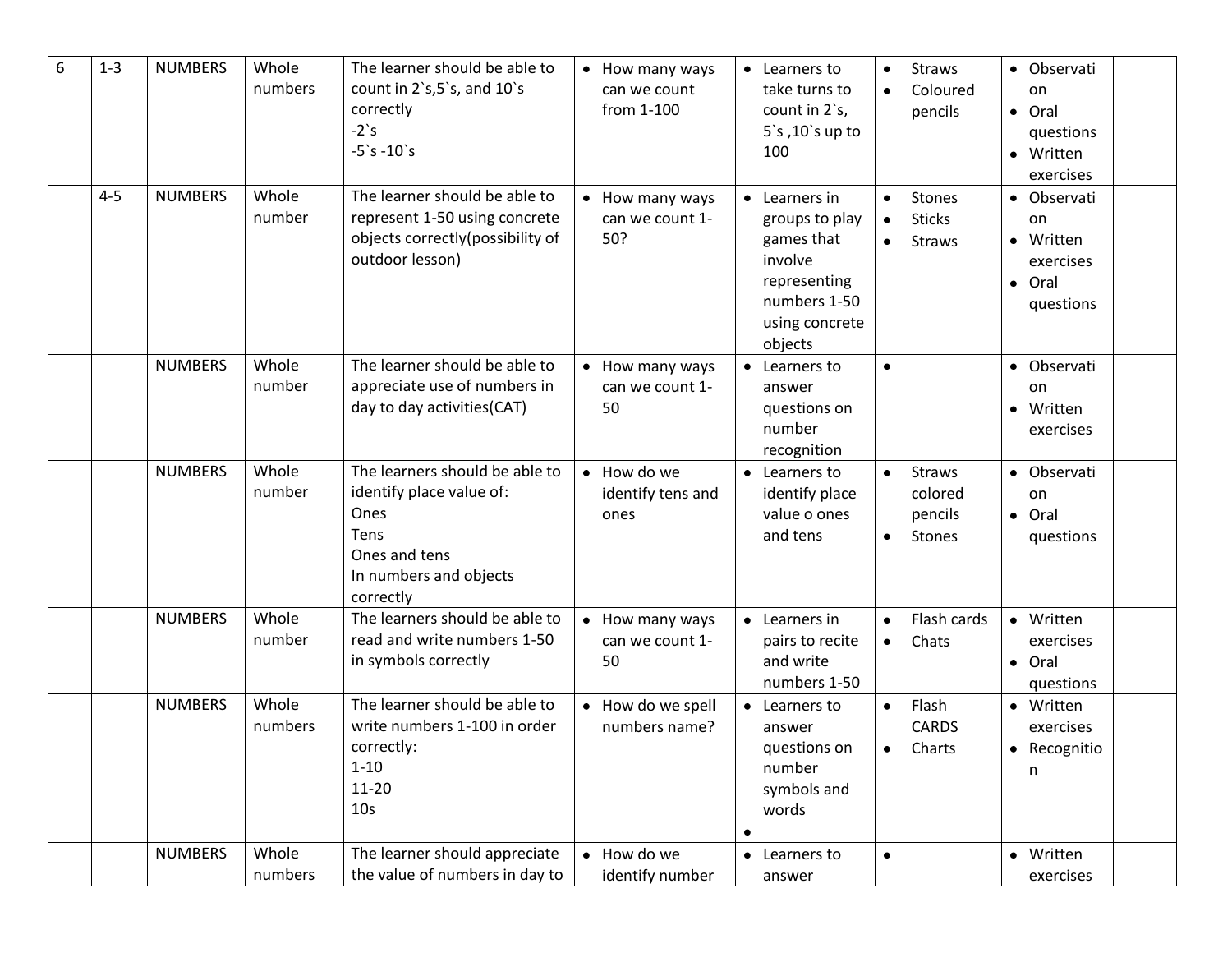|         |                |                  | day activities                                                                                                                    | values?                                                | questions on<br>• Observati<br>number<br>on<br>symbol and<br>words                                                                                                                                                                                                                                     |
|---------|----------------|------------------|-----------------------------------------------------------------------------------------------------------------------------------|--------------------------------------------------------|--------------------------------------------------------------------------------------------------------------------------------------------------------------------------------------------------------------------------------------------------------------------------------------------------------|
|         | <b>NUMBERS</b> | Whole<br>numbers | The learners should be able to<br>identify the missing numbers<br>in number patterns(1-20)<br>correctly.(forward and<br>backward) | How many ways<br>$\bullet$<br>do we count 1-<br>20?``  | Flesh cards<br>• Written<br>• Learners to<br>$\bullet$<br>identify<br>exercises<br>Charts<br>$\bullet$<br>missing<br>Oral<br>$\bullet$<br>numbers in<br>questions<br>number<br>patterns 1-2                                                                                                            |
| 1       | <b>NUMBERS</b> | Addition         | The learner should be able to<br>model addition and recognize<br>it as putting things together<br>correctly                       | What is addition?<br>• How do we add?                  | • Oral<br>Plasticine<br>• Learners to<br>$\bullet$<br>model in pairs<br>questions<br>Real<br>$\bullet$<br>the sign $"+'$<br>• Written<br>objects<br>then put<br>exercise<br>Flash cards<br>$\bullet$<br>things<br>Showing<br>$\bullet$<br>together and<br>terms used<br>count the total<br>in addition |
| 2       | <b>NUMBERS</b> | Addition         | The learners should be able to<br>use the sins'+ $\hat{ }$ and'= $\hat{ }$ in<br>writing addition sentences<br>correctly          | How do we use<br>$\bullet$<br>the signs'+<br>$and'='?$ | • Written<br>• Learners to<br>Counters<br>$\bullet$<br>use '+ $\cdot$ and '= $\cdot$<br>exercises<br>Real<br>$\bullet$<br>to write<br>objects<br>addition<br>sentences                                                                                                                                 |
| $3 - 4$ | <b>NUMBERS</b> | Addition         | The teacher should be able to<br>add 1 digit number vertically<br>and horizontally correctly up<br>to a sum of 10                 | How do we add 1<br>digit to 1 digit<br>number          | • Learners toad<br>Counters<br>• Written<br>$\bullet$<br>2 single digit<br>exercises<br>Real<br>$\bullet$<br>numbers<br>objects<br>vertically and<br>horizontally                                                                                                                                      |
| $5 - 1$ | <b>NUMBERS</b> | Addition         | The learner should be able to<br>add 3single digit horizontally<br>and vertically up to a sum of<br>10 correctly                  | $\bullet$ How do we add 3<br>digit numbers?            | • Written<br>• Learners to<br>Counters<br>$\bullet$<br>add 3 digit<br>exercise<br>Real<br>$\bullet$<br>numbers<br>objects<br>vertically and<br>horizontally                                                                                                                                            |
| $2 - 4$ | <b>NUMBERS</b> | Addition         | The learner should be able to<br>add 2 digit number vertically<br>and horizontally(not<br>exceeding 100)                          | • How do we add<br>2digi 2 numbers?                    | Counters<br>• Written<br>$\bullet$ Learners is to<br>$\bullet$<br>add 2 digit<br>exercise<br><b>Straws</b><br>$\bullet$<br>numbers<br>Observati<br>vertically and<br>on<br>horizontally                                                                                                                |
| 5       | <b>NUMBERS</b> | Addition         | The learners should be able to<br>add multiple of ten up to 100                                                                   | How do we add<br>$\bullet$<br>multiples of ten?        | • Learners to<br>• Written<br>Counters<br>add multiple<br><b>Bundles of</b><br>exercise                                                                                                                                                                                                                |